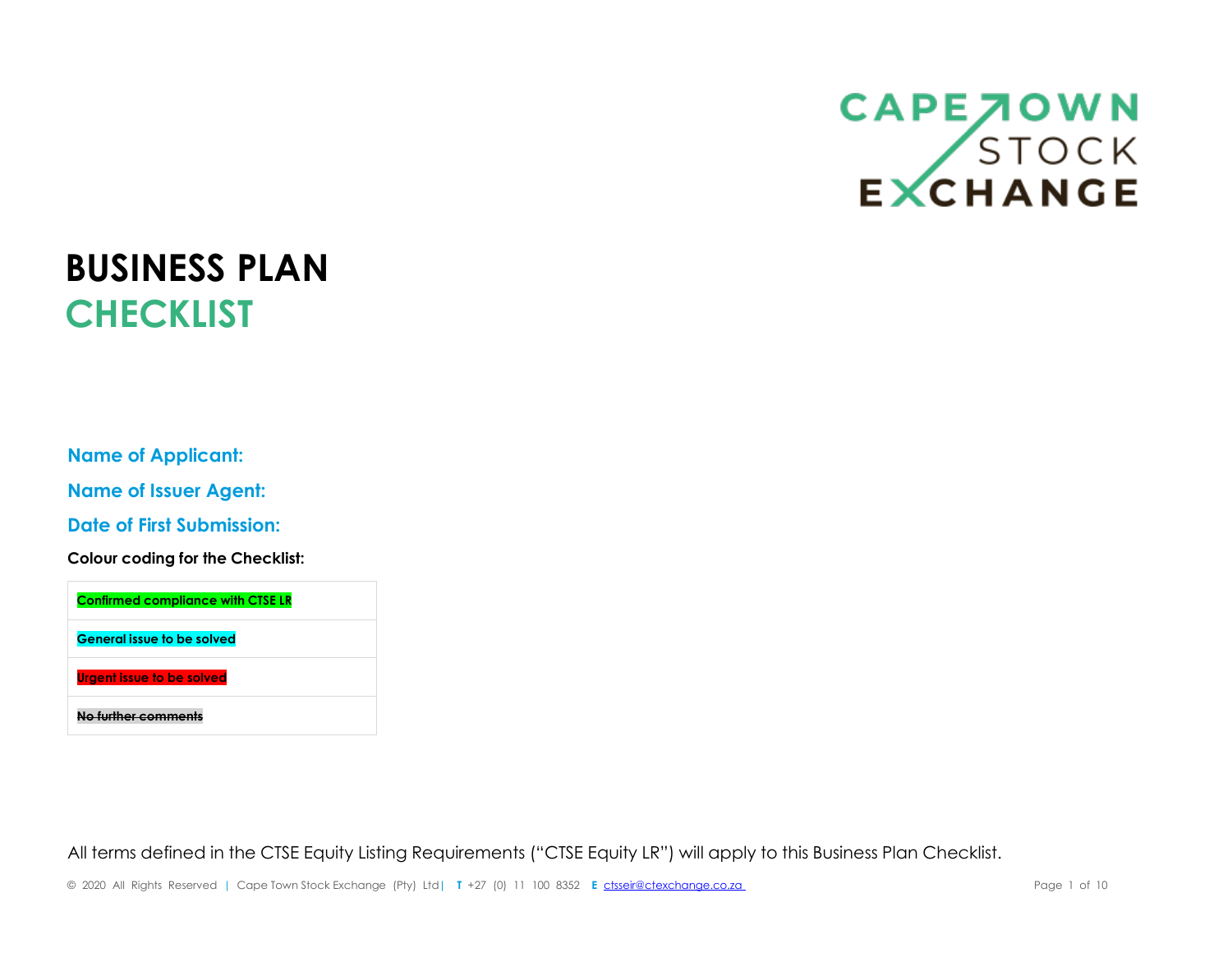|    | <b>BUSINESS PLAN CHECKLIST</b>                                                                                                                                                                                                                                                                                                                                                                                       | <b>ISSUER AGENT</b><br><b>REFERENCE TO</b><br><b>BUSINESS PLAN</b><br><b>INDICATING</b><br><b>COMPLIANCE</b> | <b>IRD 1ST SUBMISSION</b><br><b>COMMENTS</b> | <b>ISSUER AGENT</b><br><b>RESPONSE</b> | <b>IRD 2ND SUBMISSION</b><br><b>COMMENTS</b> | <b>ISSUER AGENT</b><br><b>RESPONSE</b> |
|----|----------------------------------------------------------------------------------------------------------------------------------------------------------------------------------------------------------------------------------------------------------------------------------------------------------------------------------------------------------------------------------------------------------------------|--------------------------------------------------------------------------------------------------------------|----------------------------------------------|----------------------------------------|----------------------------------------------|----------------------------------------|
|    | <b>General information</b>                                                                                                                                                                                                                                                                                                                                                                                           |                                                                                                              |                                              |                                        |                                              |                                        |
| 1. | Full name, and registration number, place<br>and date of incorporation of the Applicant<br>and its subsidiaries                                                                                                                                                                                                                                                                                                      |                                                                                                              |                                              |                                        |                                              |                                        |
| 2. | Organogram depicting the current group<br>structure of the Applicant and any changes<br>thereto that will take place on listing                                                                                                                                                                                                                                                                                      |                                                                                                              |                                              |                                        |                                              |                                        |
| 3. | The current shareholding and expected<br>shareholding on listing                                                                                                                                                                                                                                                                                                                                                     |                                                                                                              |                                              |                                        |                                              |                                        |
| 4. | Th Business Plan must be signed and dated<br>by each Director of the Applicant or one of<br>the following may be provided to CTSE in<br>thisregard:<br>a duly executed power of attorney<br>authorising one Director or another<br>Director to sign the document on each<br>Director's behalf; or<br>a round robin resolution of the Board of                                                                        |                                                                                                              |                                              |                                        |                                              |                                        |
|    | the Applicant, signed by each and<br>every Director authorising one Director<br>or another Director to sign Business Plan<br>on their behalf; or<br>a certified extract of the minutes of a<br>fully constituted Board meeting of the<br>Applicant (i.e. all board members are to<br>be present at such a board meeting)<br>authorising one Director or another<br>Director to sign the document on their<br>behalf. |                                                                                                              |                                              |                                        |                                              |                                        |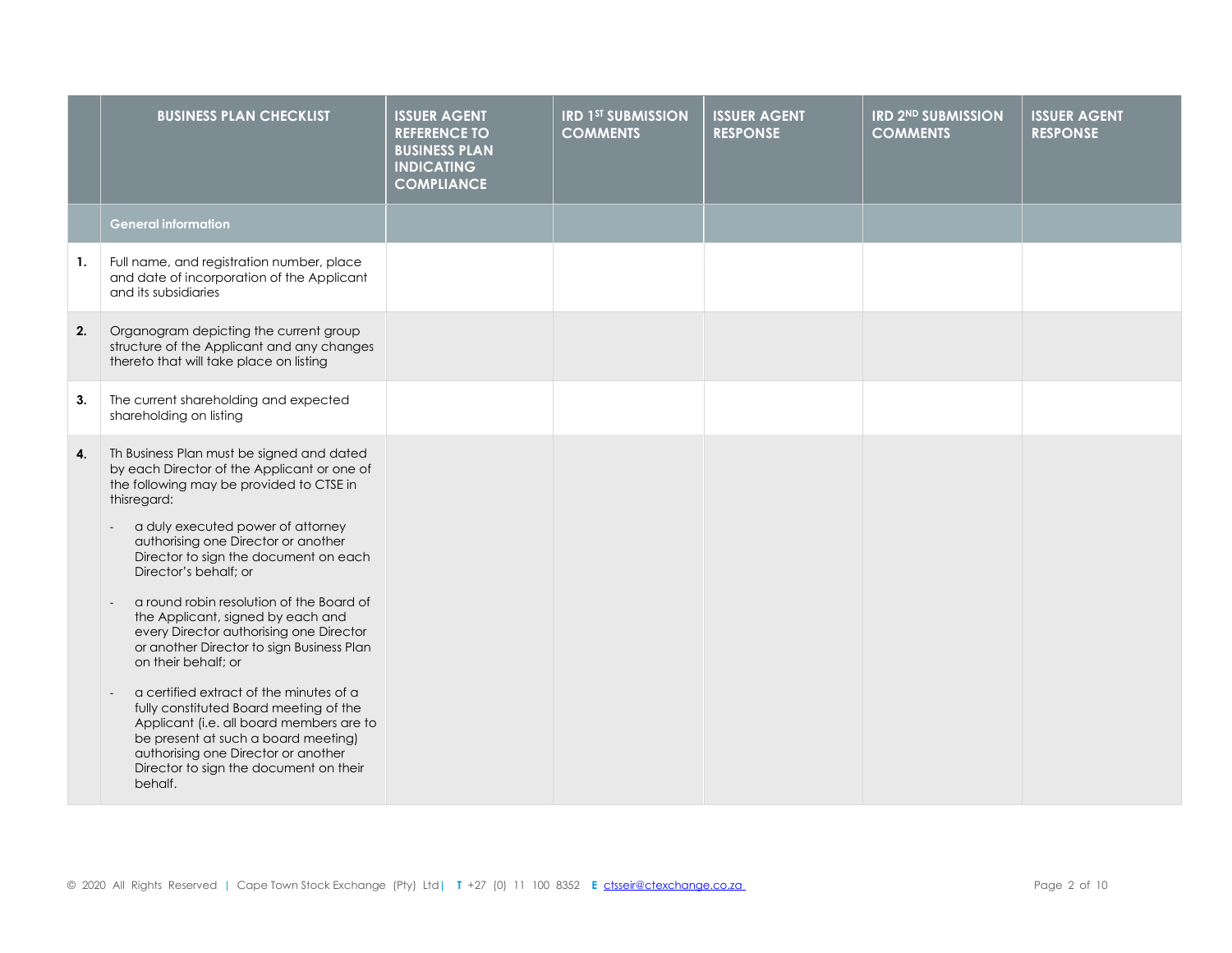|     | <b>BUSINESS PLAN CHECKLIST</b>                                                                                                                                                                                                                                                                                                 | <b>ISSUER AGENT</b><br><b>REFERENCE TO</b><br><b>BUSINESS PLAN</b><br><b>INDICATING</b><br><b>COMPLIANCE</b> | <b>IRD 1ST SUBMISSION</b><br><b>COMMENTS</b> | <b>ISSUER AGENT</b><br><b>RESPONSE</b> | <b>IRD 2ND SUBMISSION</b><br><b>COMMENTS</b> | <b>ISSUER AGENT</b><br><b>RESPONSE</b> |
|-----|--------------------------------------------------------------------------------------------------------------------------------------------------------------------------------------------------------------------------------------------------------------------------------------------------------------------------------|--------------------------------------------------------------------------------------------------------------|----------------------------------------------|----------------------------------------|----------------------------------------------|----------------------------------------|
| 5.  | Details of the Company Secretary (i.e. full<br>names, qualifications, experience, etc)                                                                                                                                                                                                                                         |                                                                                                              |                                              |                                        |                                              |                                        |
| 6.  | Confirmation that all CIPC filings / submission<br>are up to date                                                                                                                                                                                                                                                              |                                                                                                              |                                              |                                        |                                              |                                        |
|     | <b>Governance &amp; Oversight</b>                                                                                                                                                                                                                                                                                              |                                                                                                              |                                              |                                        |                                              |                                        |
| 7.  | Details of each Director of the Applicant<br>and its Major Subsidiaries, including their:<br>full names;<br>$\blacksquare$<br>business address;<br>qualifications and professional<br>$\sim$<br>memberships;<br>CV's / experience; and<br>$\sim$<br>date of appointment to the<br>$\blacksquare$<br>Applicant/Major Subsidiary |                                                                                                              |                                              |                                        |                                              |                                        |
| 8.  | Composition of the relevant Board sub-<br>committees (i.e. audit committee, risk<br>committee, nomination committee,<br>remuneration committee, social and ethics<br>committee, etc) that are either currently in<br>place or are expected to be in place on<br>listing                                                        |                                                                                                              |                                              |                                        |                                              |                                        |
| 9.  | Details of any potential changes to the<br>Board in the 12 months following the<br>submission of the Business Plan                                                                                                                                                                                                             |                                                                                                              |                                              |                                        |                                              |                                        |
| 10. | Details of each Director's current<br>shareholding in the Applicant and their<br>expected shareholding on listing date                                                                                                                                                                                                         |                                                                                                              |                                              |                                        |                                              |                                        |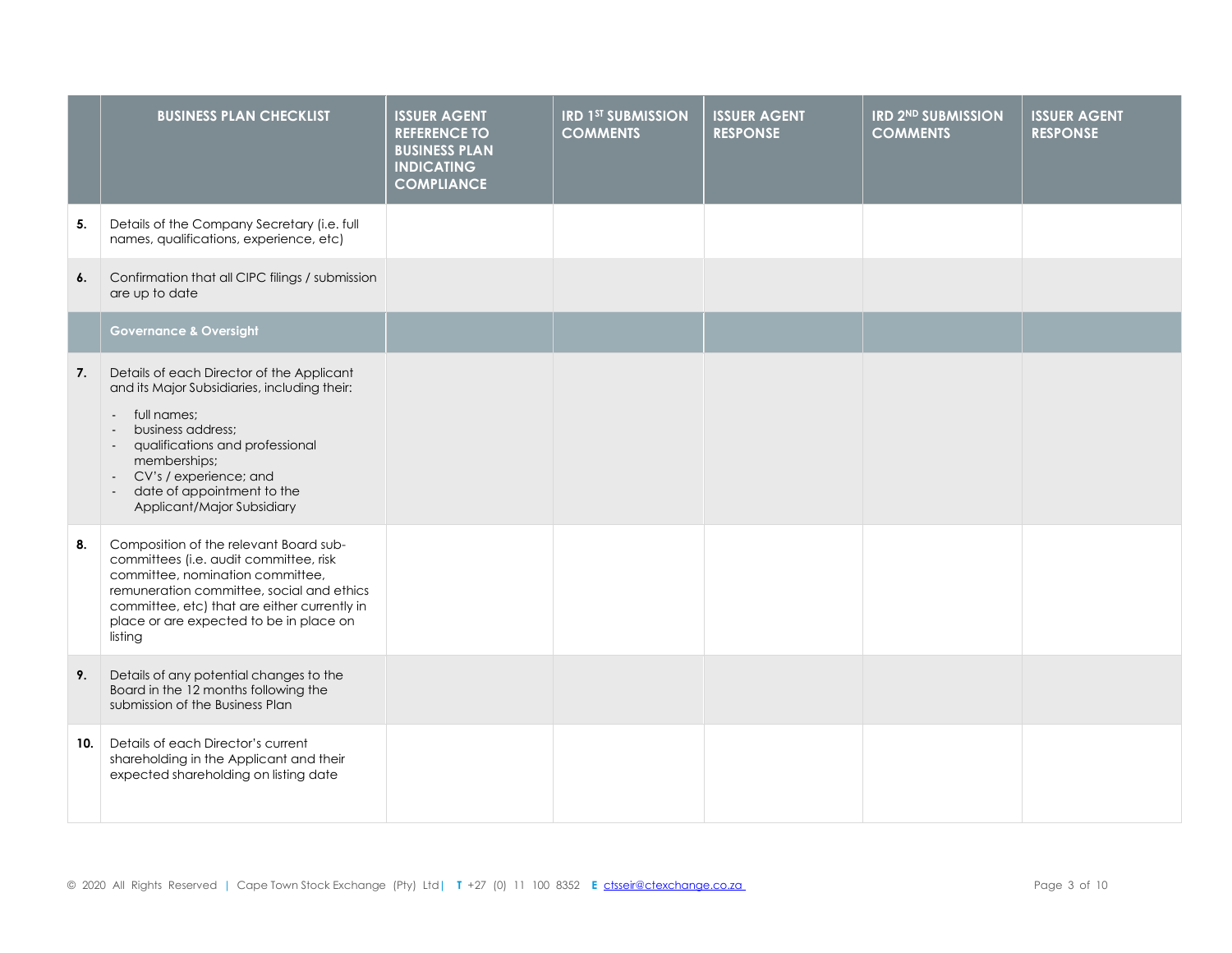|     | <b>BUSINESS PLAN CHECKLIST</b>                                                                                                                                            | <b>ISSUER AGENT</b><br><b>REFERENCE TO</b><br><b>BUSINESS PLAN</b><br><b>INDICATING</b><br><b>COMPLIANCE</b> | <b>IRD 1ST SUBMISSION</b><br><b>COMMENTS</b> | <b>ISSUER AGENT</b><br><b>RESPONSE</b> | <b>IRD 2ND SUBMISSION</b><br><b>COMMENTS</b> | <b>ISSUER AGENT</b><br><b>RESPONSE</b> |
|-----|---------------------------------------------------------------------------------------------------------------------------------------------------------------------------|--------------------------------------------------------------------------------------------------------------|----------------------------------------------|----------------------------------------|----------------------------------------------|----------------------------------------|
|     | <b>Listing information</b>                                                                                                                                                |                                                                                                              |                                              |                                        |                                              |                                        |
| 11. | Estimated date of listing on CTSE                                                                                                                                         |                                                                                                              |                                              |                                        |                                              |                                        |
| 12. | Details of any capital raising that will be<br>undertaken as part of the listing                                                                                          |                                                                                                              |                                              |                                        |                                              |                                        |
| 13. | Indicative spread on listing                                                                                                                                              |                                                                                                              |                                              |                                        |                                              |                                        |
| 14. | Estimated market capitalisation on listing                                                                                                                                |                                                                                                              |                                              |                                        |                                              |                                        |
| 15. | Details of advisors to the listing (e.g.<br>Reporting Accountant, Attorneys)                                                                                              |                                                                                                              |                                              |                                        |                                              |                                        |
| 16. | Reasons for listing on CTSE                                                                                                                                               |                                                                                                              |                                              |                                        |                                              |                                        |
| 17. | Details of any current listing/s on<br>another/other exchange(s) (local or<br>international) and previous listings (including<br>reasons for delisting)                   |                                                                                                              |                                              |                                        |                                              |                                        |
| 18. | Details of any application for listing on any<br>other exchange (local or international) and<br>if any application for listing has been<br>declined, the reasons therefor |                                                                                                              |                                              |                                        |                                              |                                        |
| 19. | Details of any restrictions that will be applied<br>to trading in the Applicant Issuer's securities<br>on listing (e.g. limited to BBBEE participants,<br>etc)            |                                                                                                              |                                              |                                        |                                              |                                        |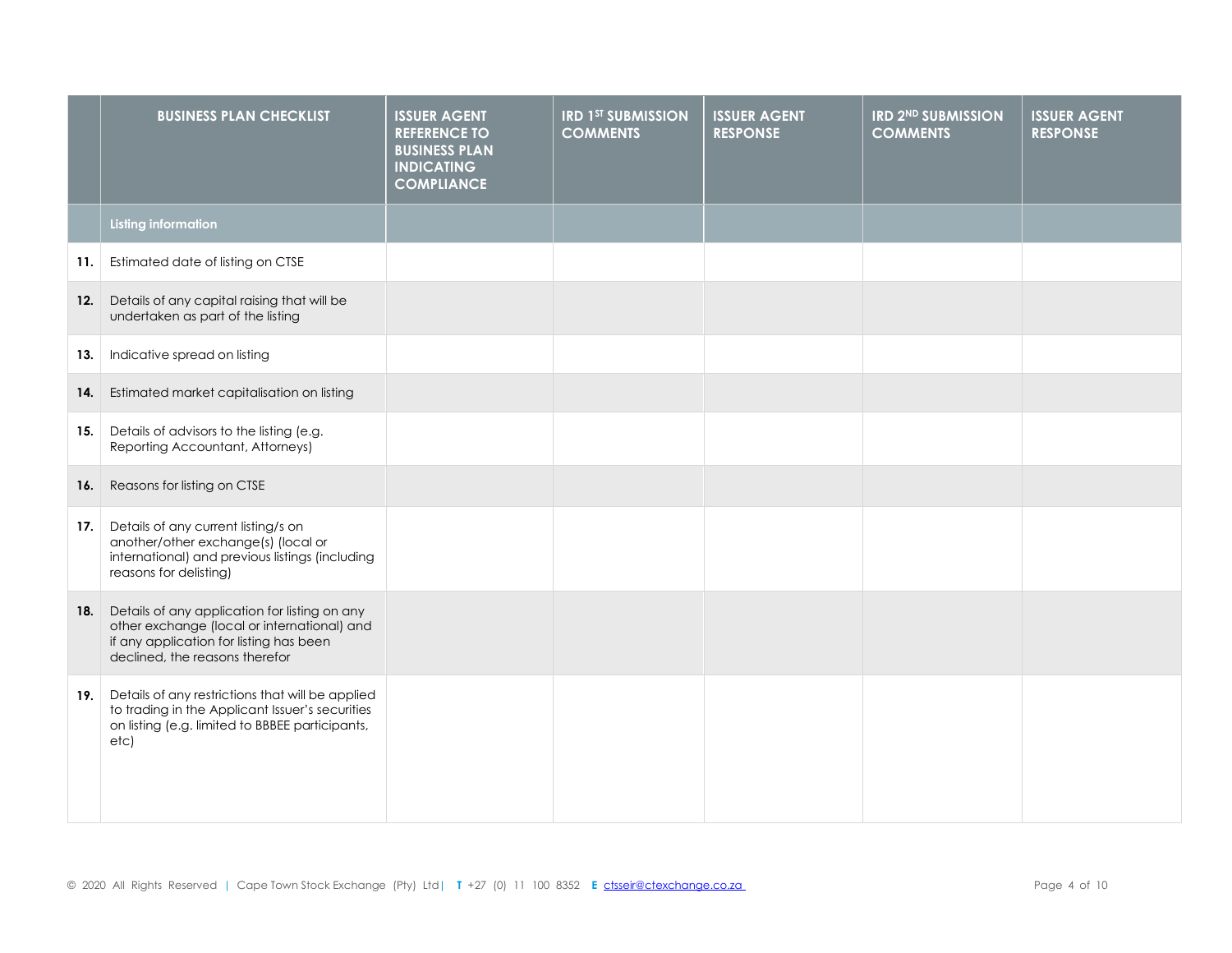|     | <b>BUSINESS PLAN CHECKLIST</b>                                                                                                                      | <b>ISSUER AGENT</b><br><b>REFERENCE TO</b><br><b>BUSINESS PLAN</b><br><b>INDICATING</b><br><b>COMPLIANCE</b> | <b>IRD 1ST SUBMISSION</b><br><b>COMMENTS</b> | <b>ISSUER AGENT</b><br><b>RESPONSE</b> | <b>IRD 2ND SUBMISSION</b><br><b>COMMENTS</b> | <b>ISSUER AGENT</b><br><b>RESPONSE</b> |
|-----|-----------------------------------------------------------------------------------------------------------------------------------------------------|--------------------------------------------------------------------------------------------------------------|----------------------------------------------|----------------------------------------|----------------------------------------------|----------------------------------------|
|     | <b>Business information</b>                                                                                                                         |                                                                                                              |                                              |                                        |                                              |                                        |
| 20. | Details of the nature of the Applicant Issuer's<br>operations and its business model                                                                |                                                                                                              |                                              |                                        |                                              |                                        |
|     | 21. SWOT analysis, including any competitive<br>advantages                                                                                          |                                                                                                              |                                              |                                        |                                              |                                        |
| 22. | Summary of any intellectual property,<br>patents & trademarks                                                                                       |                                                                                                              |                                              |                                        |                                              |                                        |
|     | 23. Summary of the Applicant Issuer's products,<br>services and clients, including any potential<br>changes                                         |                                                                                                              |                                              |                                        |                                              |                                        |
| 24. | Details of reliance on any key clients, the<br>probability of losing such clients and the<br>resulting financial impact                             |                                                                                                              |                                              |                                        |                                              |                                        |
| 25. | Current BBBEE status and plans for future<br>improvements                                                                                           |                                                                                                              |                                              |                                        |                                              |                                        |
| 26. | Details of any potential changes to the<br>Applicant Issuer's business after listing,<br>including any potential M&A or restructuring<br>activities |                                                                                                              |                                              |                                        |                                              |                                        |
| 27. | The opinion of the Directors, stating the<br>grounds therefore, as to the prospects of the<br>Applicant and its Major Subsidiaries                  |                                                                                                              |                                              |                                        |                                              |                                        |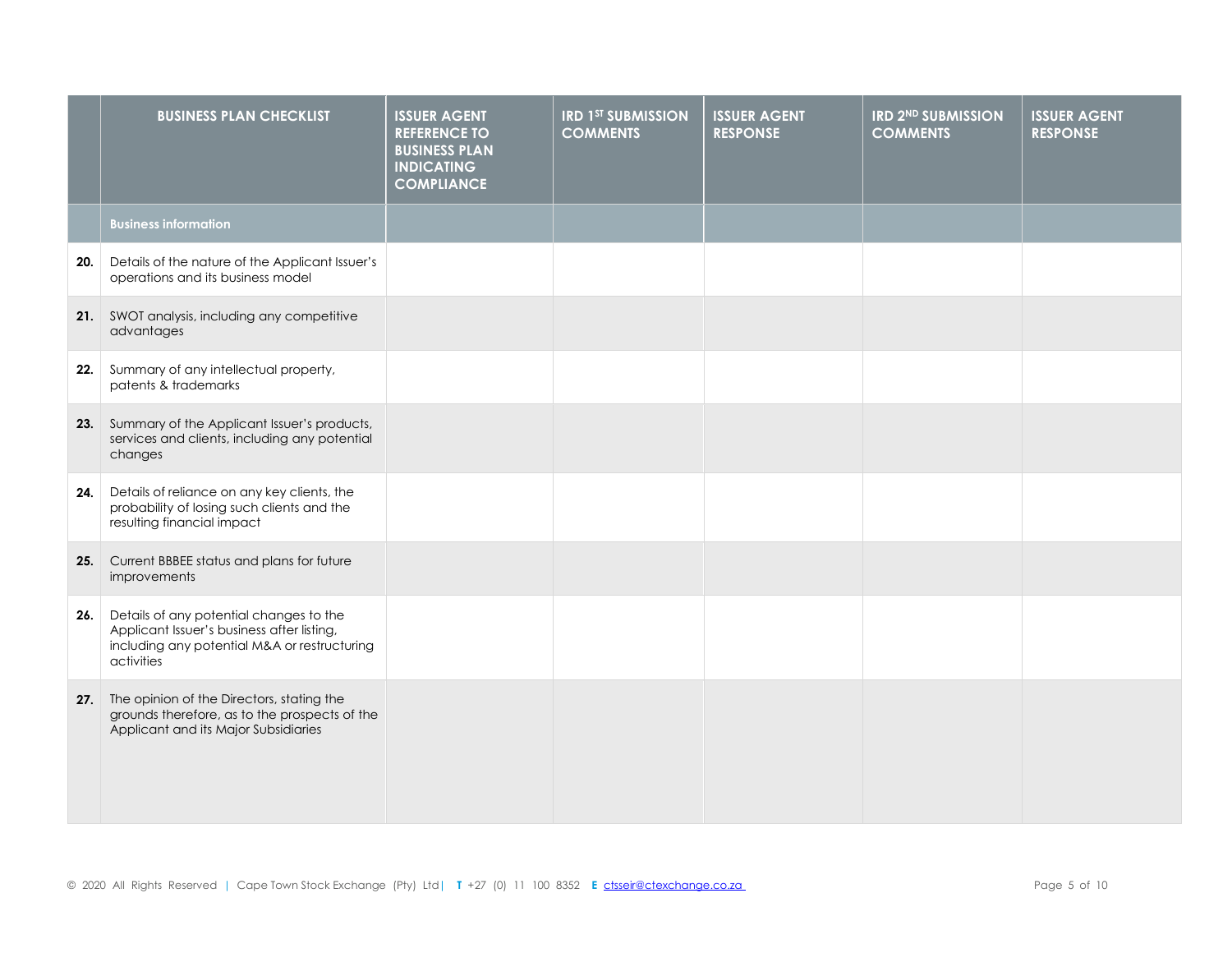|     | <b>BUSINESS PLAN CHECKLIST</b>                                                                                                                                                                                                                                               | <b>ISSUER AGENT</b><br><b>REFERENCE TO</b><br><b>BUSINESS PLAN</b><br><b>INDICATING</b><br><b>COMPLIANCE</b> | <b>IRD 1ST SUBMISSION</b><br><b>COMMENTS</b> | <b>ISSUER AGENT</b><br><b>RESPONSE</b> | <b>IRD 2ND SUBMISSION</b><br><b>COMMENTS</b> | <b>ISSUER AGENT</b><br><b>RESPONSE</b> |
|-----|------------------------------------------------------------------------------------------------------------------------------------------------------------------------------------------------------------------------------------------------------------------------------|--------------------------------------------------------------------------------------------------------------|----------------------------------------------|----------------------------------------|----------------------------------------------|----------------------------------------|
|     | Industry / market information                                                                                                                                                                                                                                                |                                                                                                              |                                              |                                        |                                              |                                        |
|     | 28. Overview of the Applicant Issuer's industry,<br>including any major changes / disruptions<br>that are expected                                                                                                                                                           |                                                                                                              |                                              |                                        |                                              |                                        |
| 29. | Details of the regulatory requirements<br>applicable to the industry, including the<br>Applicant Issuer's compliance therewith                                                                                                                                               |                                                                                                              |                                              |                                        |                                              |                                        |
|     | <b>30.</b> A summary of the Applicant Issuer's key<br>competitors                                                                                                                                                                                                            |                                                                                                              |                                              |                                        |                                              |                                        |
| 31. | A summary of the Applicant Issuer's key<br>suppliers, service providers, etc that are<br>critical to its operations, including the risk<br>mitigating factors that are currently in place<br>or will be put in place should the services of<br>a key supplier be terminated  |                                                                                                              |                                              |                                        |                                              |                                        |
|     | <b>Financial information</b>                                                                                                                                                                                                                                                 |                                                                                                              |                                              |                                        |                                              |                                        |
| 32. | The date of the Applicant's financial year<br>end                                                                                                                                                                                                                            |                                                                                                              |                                              |                                        |                                              |                                        |
| 33. | Available audited historical financial<br>information                                                                                                                                                                                                                        |                                                                                                              |                                              |                                        |                                              |                                        |
| 34. | A forecast statement of comprehensive<br>income compiled in accordance with the<br>Applicant's accounting policies and IFRS<br>The period to be covered by the forecast<br>should be for the remainder of the current<br>financial year and one financial year<br>thereafter |                                                                                                              |                                              |                                        |                                              |                                        |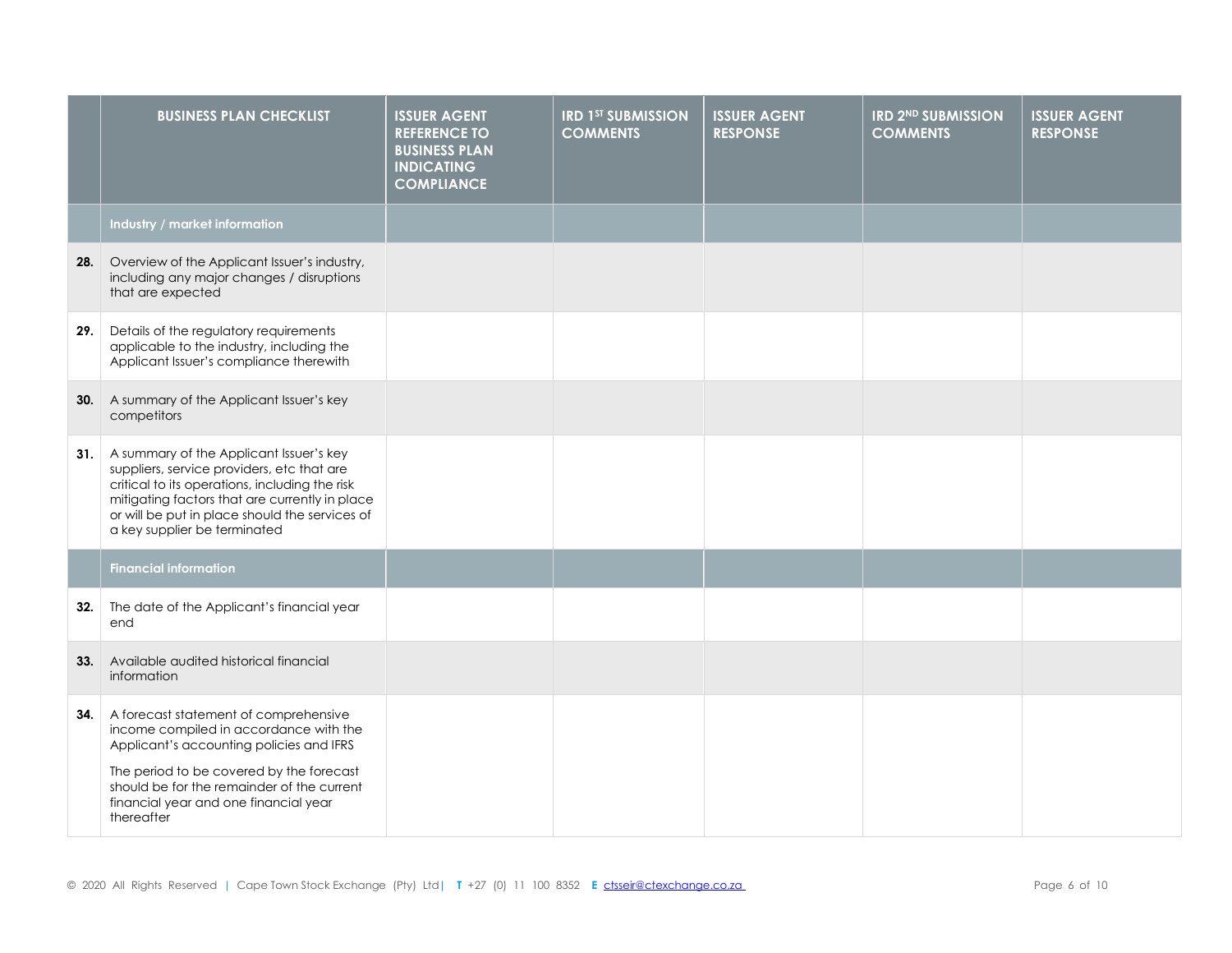|     | <b>BUSINESS PLAN CHECKLIST</b>                                                                                                                                                                                                                                                                                                                                                                                                                                                                                                                                                                                         | <b>ISSUER AGENT</b><br><b>REFERENCE TO</b><br><b>BUSINESS PLAN</b><br><b>INDICATING</b><br><b>COMPLIANCE</b> | <b>IRD 1ST SUBMISSION</b><br><b>COMMENTS</b> | <b>ISSUER AGENT</b><br><b>RESPONSE</b> | <b>IRD 2ND SUBMISSION</b><br><b>COMMENTS</b> | <b>ISSUER AGENT</b><br><b>RESPONSE</b> |
|-----|------------------------------------------------------------------------------------------------------------------------------------------------------------------------------------------------------------------------------------------------------------------------------------------------------------------------------------------------------------------------------------------------------------------------------------------------------------------------------------------------------------------------------------------------------------------------------------------------------------------------|--------------------------------------------------------------------------------------------------------------|----------------------------------------------|----------------------------------------|----------------------------------------------|----------------------------------------|
|     | The forecast statement of comprehensive<br>income must be accompanied by notes<br>which include the principal assumptions for<br>each factor that would have a Material<br>effect on the achievement of the forecast<br>These assumptions should:<br>not be vague generalities;<br>be specific about the particular aspect<br>of the forecast to which they refer;<br>be readily understandable by investors;<br>$\overline{\phantom{a}}$<br>and<br>include the economic, commercial and<br>$\overline{\phantom{a}}$<br>financial circumstances that are likely to<br>affect the future profitability of the<br>entity |                                                                                                              |                                              |                                        |                                              |                                        |
| 35. | The forecast financial information must be<br>reported on by a Reporting Accountant in<br>accordance with the ISAE 3400 - The<br>Examination of Prospective Financial<br>Information, in respect of Profit Forecasts                                                                                                                                                                                                                                                                                                                                                                                                   |                                                                                                              |                                              |                                        |                                              |                                        |
| 36. | A New Venture Valuation Report<br>The New Venture Valuation Report must be<br>signed off by a valuer acceptable to CTSE<br>which valuation must be based on<br>International Private Equity and Venture<br>Capital (IPEV) Valuation Guidelines and<br>which report must state as a minimum:<br>the date of valuation;<br>$\sim$<br>that the valuation was prepared using<br>the International Private Equity and<br>Venture Capital (IPEV) Valuation<br>Guidelines;                                                                                                                                                    |                                                                                                              |                                              |                                        |                                              |                                        |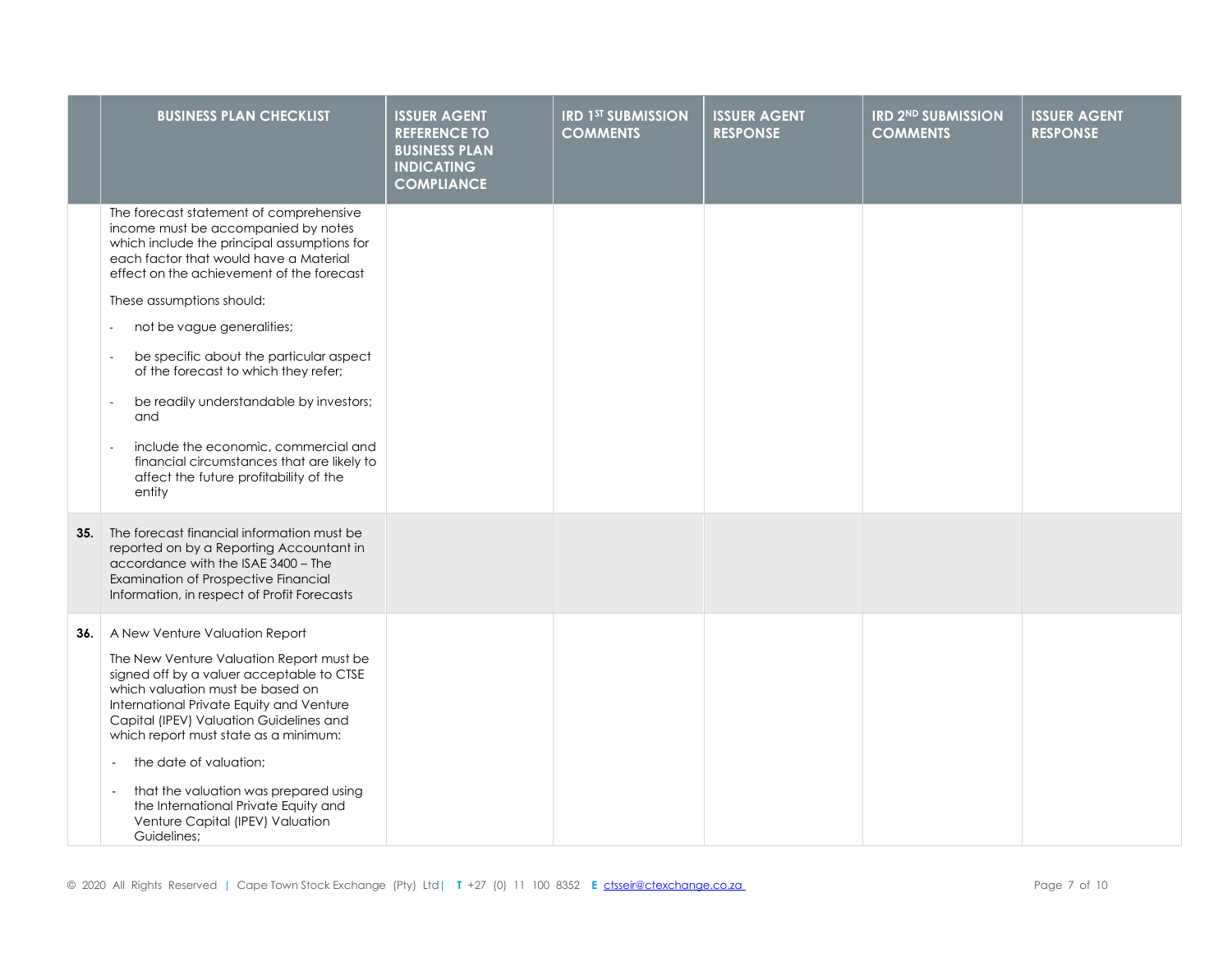|     | <b>BUSINESS PLAN CHECKLIST</b>                                                                                                                                                                                                                                                                                                               | <b>ISSUER AGENT</b><br><b>REFERENCE TO</b><br><b>BUSINESS PLAN</b><br><b>INDICATING</b><br><b>COMPLIANCE</b> | <b>IRD 1ST SUBMISSION</b><br><b>COMMENTS</b> | <b>ISSUER AGENT</b><br><b>RESPONSE</b> | <b>IRD 2ND SUBMISSION</b><br><b>COMMENTS</b> | <b>ISSUER AGENT</b><br><b>RESPONSE</b> |
|-----|----------------------------------------------------------------------------------------------------------------------------------------------------------------------------------------------------------------------------------------------------------------------------------------------------------------------------------------------|--------------------------------------------------------------------------------------------------------------|----------------------------------------------|----------------------------------------|----------------------------------------------|----------------------------------------|
|     | the main assumptions and uncertainties<br>$\blacksquare$<br>which may affect the valuation;<br>the valuation range; and<br>$\blacksquare$<br>the fact that a valuation is based on<br>$\blacksquare$<br>assumptions and the outcome of<br>uncertain future events and that the<br>actual outcome may therefore differ<br>from the valuation. |                                                                                                              |                                              |                                        |                                              |                                        |
| 37. | The Name of the Applicant's IRBA<br>registered independent external auditors                                                                                                                                                                                                                                                                 |                                                                                                              |                                              |                                        |                                              |                                        |
|     | <b>Risk analysis</b>                                                                                                                                                                                                                                                                                                                         |                                                                                                              |                                              |                                        |                                              |                                        |
| 38. | Details of the risks applicable to the<br>Applicant Issuer and its industry                                                                                                                                                                                                                                                                  |                                                                                                              |                                              |                                        |                                              |                                        |
| 39. | Details of any current or potential litigation                                                                                                                                                                                                                                                                                               |                                                                                                              |                                              |                                        |                                              |                                        |
|     | Property REIT specific information                                                                                                                                                                                                                                                                                                           |                                                                                                              |                                              |                                        |                                              |                                        |
| 40. | Confirm that the Applicant Issuer satisfies the<br>definition of a Property Entity as defined in<br>the CTSE Listing Requirements                                                                                                                                                                                                            |                                                                                                              |                                              |                                        |                                              |                                        |
| 41. | The business plan must indicate that at least<br>75% of the Gross Income received by or<br>accrued to the Issuer and any Controlled<br>Company will comprise of Rental Income                                                                                                                                                                |                                                                                                              |                                              |                                        |                                              |                                        |
| 42. | Confirmation that, to the best of the<br>Applicant Issuer's knowledge, the Issuer is<br>expected to qualify as a REIT following its<br>listing on CTSE and qualify for a tax<br>deduction in respect of Qualifying                                                                                                                           |                                                                                                              |                                              |                                        |                                              |                                        |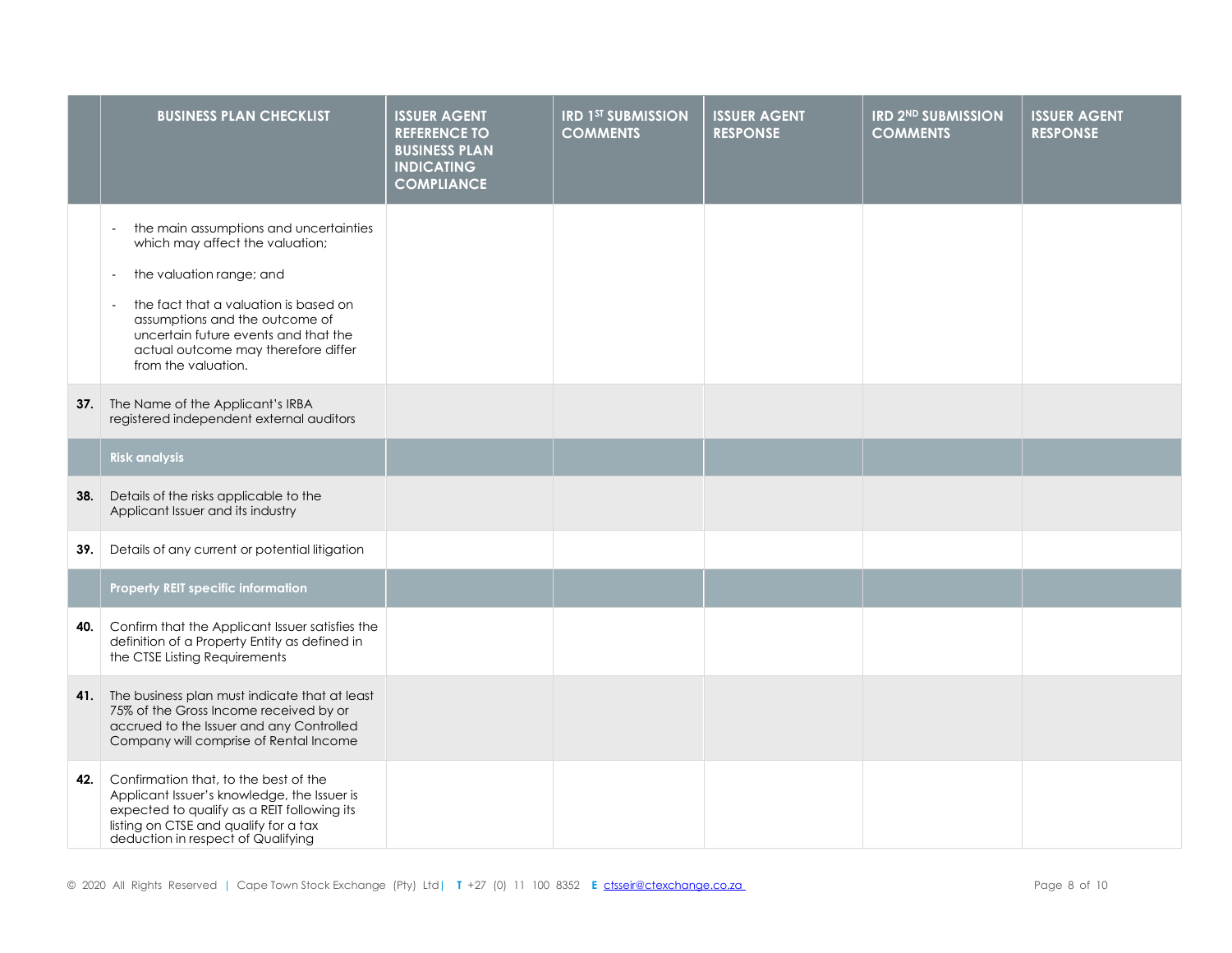|     | <b>BUSINESS PLAN CHECKLIST</b>                                                                                                                                                                                                                                                                                                                                                                                                                                                                                                                                                                     | <b>ISSUER AGENT</b><br><b>REFERENCE TO</b><br><b>BUSINESS PLAN</b><br><b>INDICATING</b><br><b>COMPLIANCE</b> | <b>IRD 1ST SUBMISSION</b><br><b>COMMENTS</b> | <b>ISSUER AGENT</b><br><b>RESPONSE</b> | <b>IRD 2ND SUBMISSION</b><br><b>COMMENTS</b> | <b>ISSUER AGENT</b><br><b>RESPONSE</b> |
|-----|----------------------------------------------------------------------------------------------------------------------------------------------------------------------------------------------------------------------------------------------------------------------------------------------------------------------------------------------------------------------------------------------------------------------------------------------------------------------------------------------------------------------------------------------------------------------------------------------------|--------------------------------------------------------------------------------------------------------------|----------------------------------------------|----------------------------------------|----------------------------------------------|----------------------------------------|
|     | Distributions under section 25BB(2) of the<br>Income Tax Act                                                                                                                                                                                                                                                                                                                                                                                                                                                                                                                                       |                                                                                                              |                                              |                                        |                                              |                                        |
| 43. | The profit forecast must at a minimum:<br>- cover information for the remainder of<br>current financial year and one financial<br>year thereafter;<br>- confirm that at least 75% of the Property<br>Company and its Subsidiaries forecasted<br>revenue will be derived from Rental Income;<br>and<br>- confirm that, as at the date of Listing, at<br>least 50% of the Property Entity and its<br>Subsidiaries forecasted revenue information<br>for the remainder of current financial year<br>and one financial year thereafter, will be<br>Confirmed Rental Income or Likely Rental<br>Income. |                                                                                                              |                                              |                                        |                                              |                                        |
| 44. | Details of the independent property valuers<br>that will be utilised                                                                                                                                                                                                                                                                                                                                                                                                                                                                                                                               |                                                                                                              |                                              |                                        |                                              |                                        |
| 45. | Details of the SARS registered tax<br>practitioner that will be utilised                                                                                                                                                                                                                                                                                                                                                                                                                                                                                                                           |                                                                                                              |                                              |                                        |                                              |                                        |
|     | <b>Information for CTSE Finance purposes</b>                                                                                                                                                                                                                                                                                                                                                                                                                                                                                                                                                       |                                                                                                              |                                              |                                        |                                              |                                        |
| 46. | Name, surname, email and telephone<br>number of the person responsible for the<br>CTSE fees of the Applicant                                                                                                                                                                                                                                                                                                                                                                                                                                                                                       |                                                                                                              |                                              |                                        |                                              |                                        |
| 47. | The Applicant's VAT number                                                                                                                                                                                                                                                                                                                                                                                                                                                                                                                                                                         |                                                                                                              |                                              |                                        |                                              |                                        |